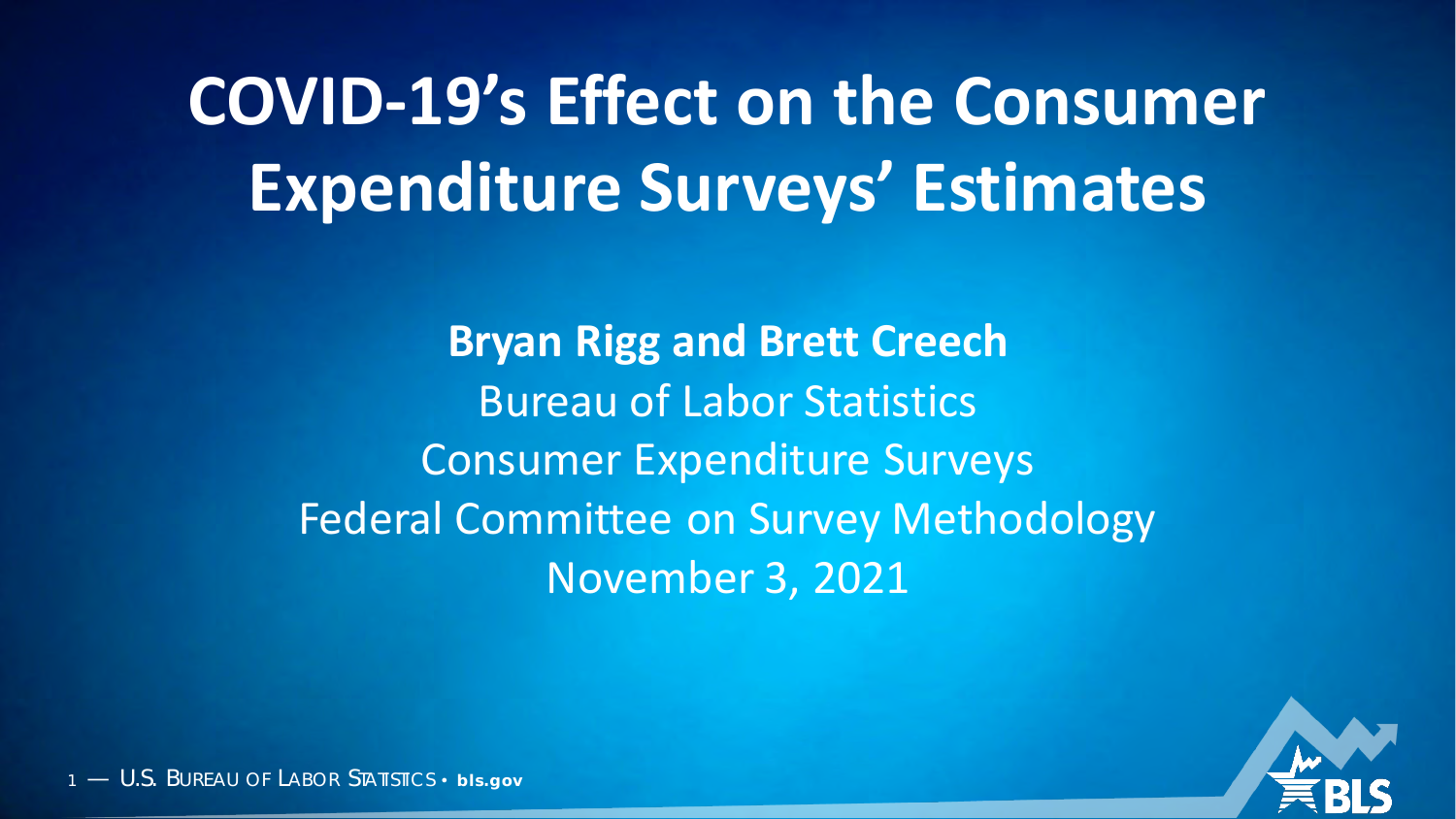## **Introduction**

- ■Adjustments to procedures
- ■Response rates before and during the pandemic
- Data quality impact
	- ▶ CE vs PCE Comparison
	- **Expenditure Means**
	- Relative Standard Error Impacts

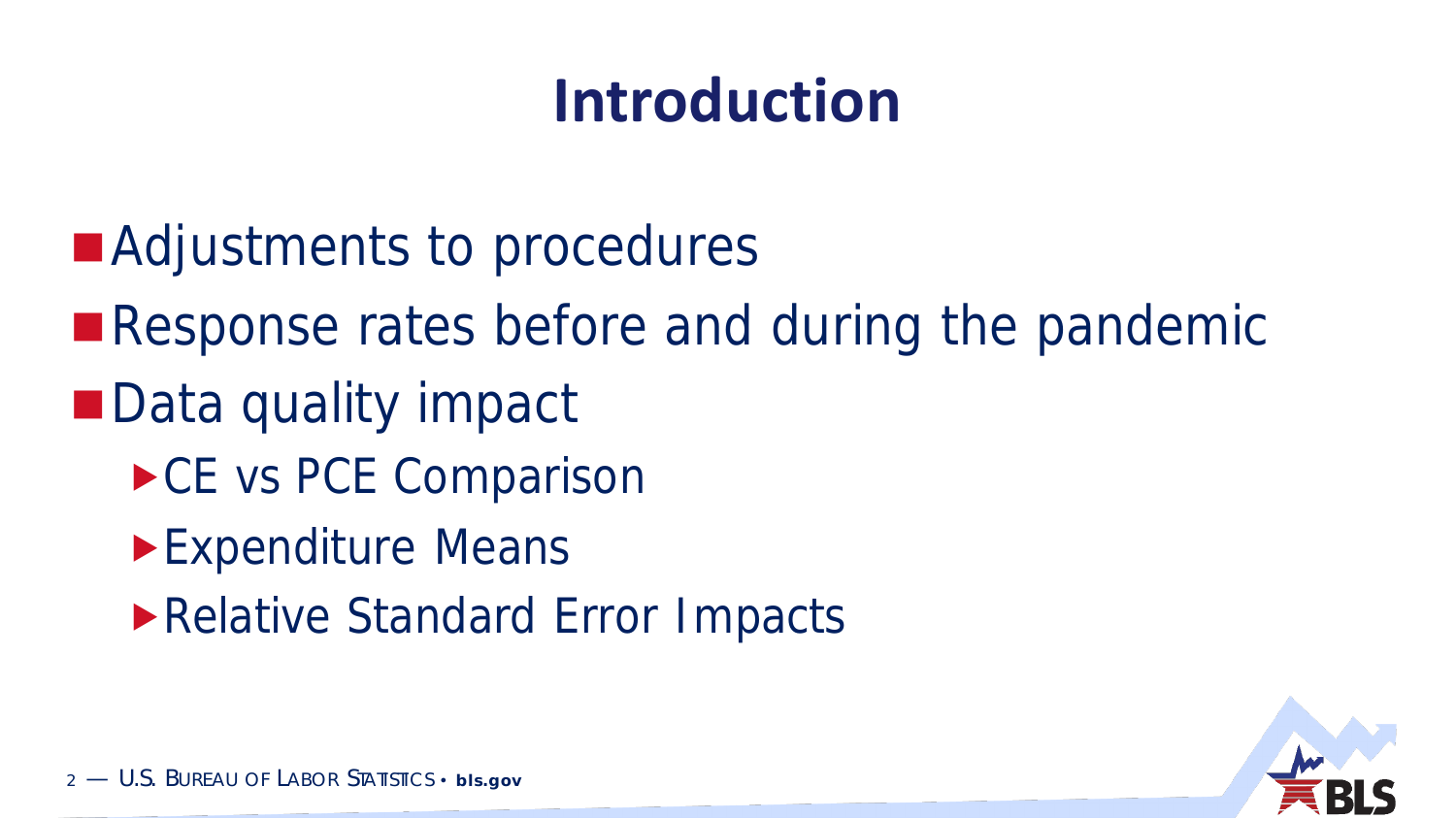## **Data Collection**

- **All in person interviews were done by telephone starting** March 19th
- Web diary option was added
- **Interview Survey collection instrument was updated to** collect stimulus payment amounts issued as part of the 2020 CARES act

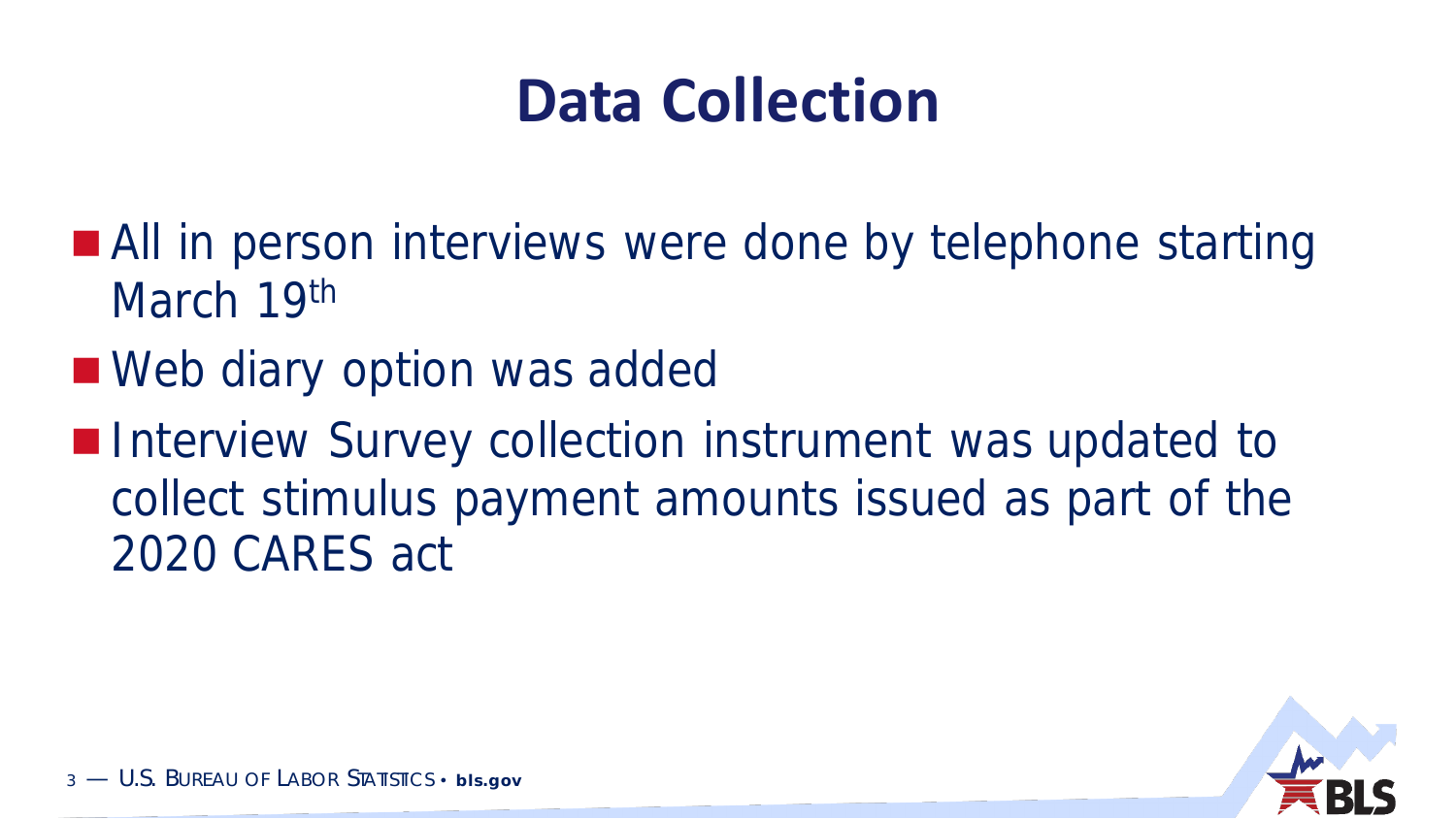## **Stimulus Payments**

- ■Question was added in June of 2020
	- ▶ Captured if they received a payment
	- What the payment was used for
		- Increase spending
		- Increase savings
		- –Pay off debt

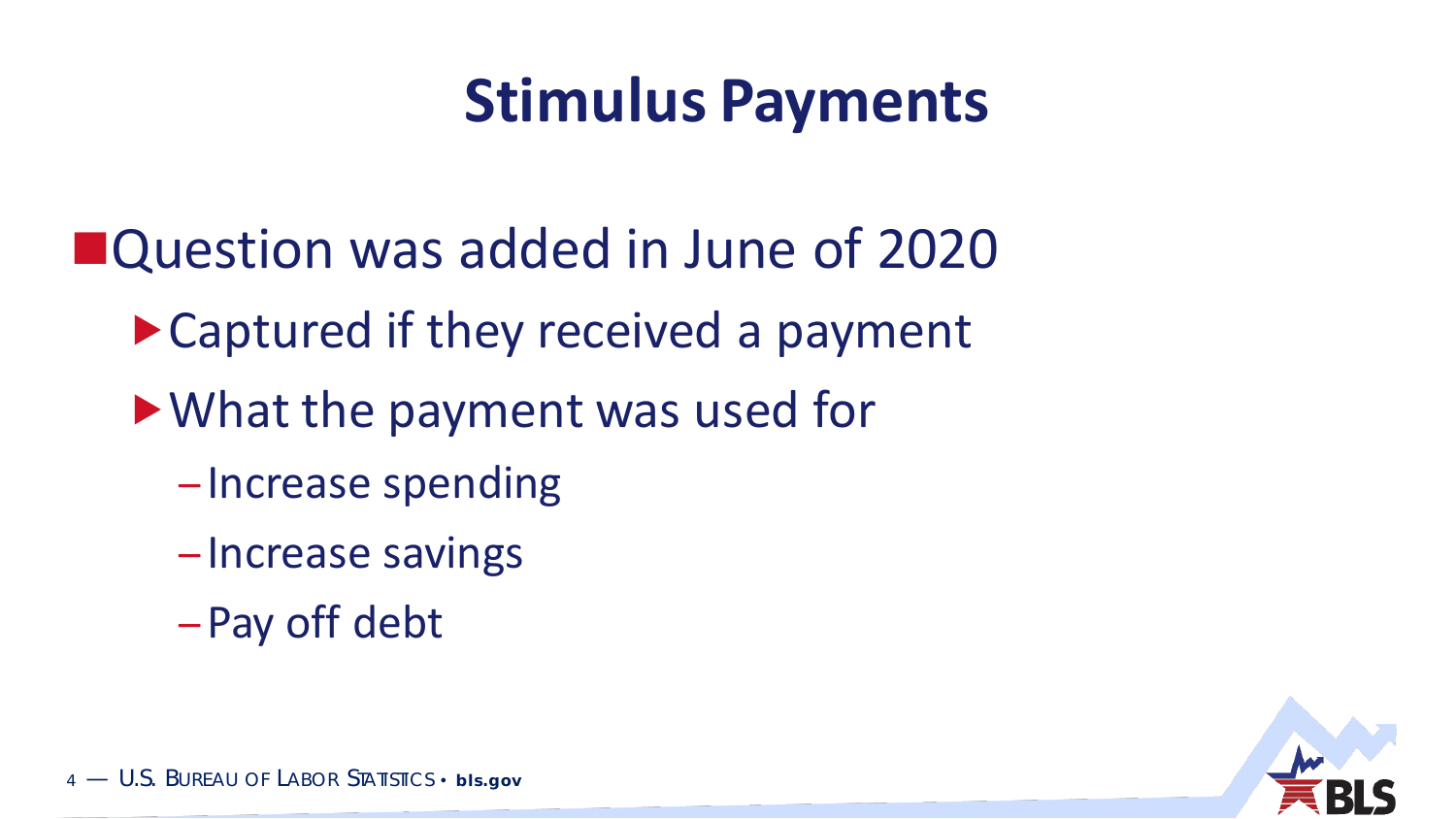### **Response Rates**

- **In March of 2020, response rates began to drop**
- Diary had the more significant drop of 14% compared to Interview of 1%
- Sample increase in January 2020 helped offset the total surveys collected
	- Diary increased from ~5000 to ~7500

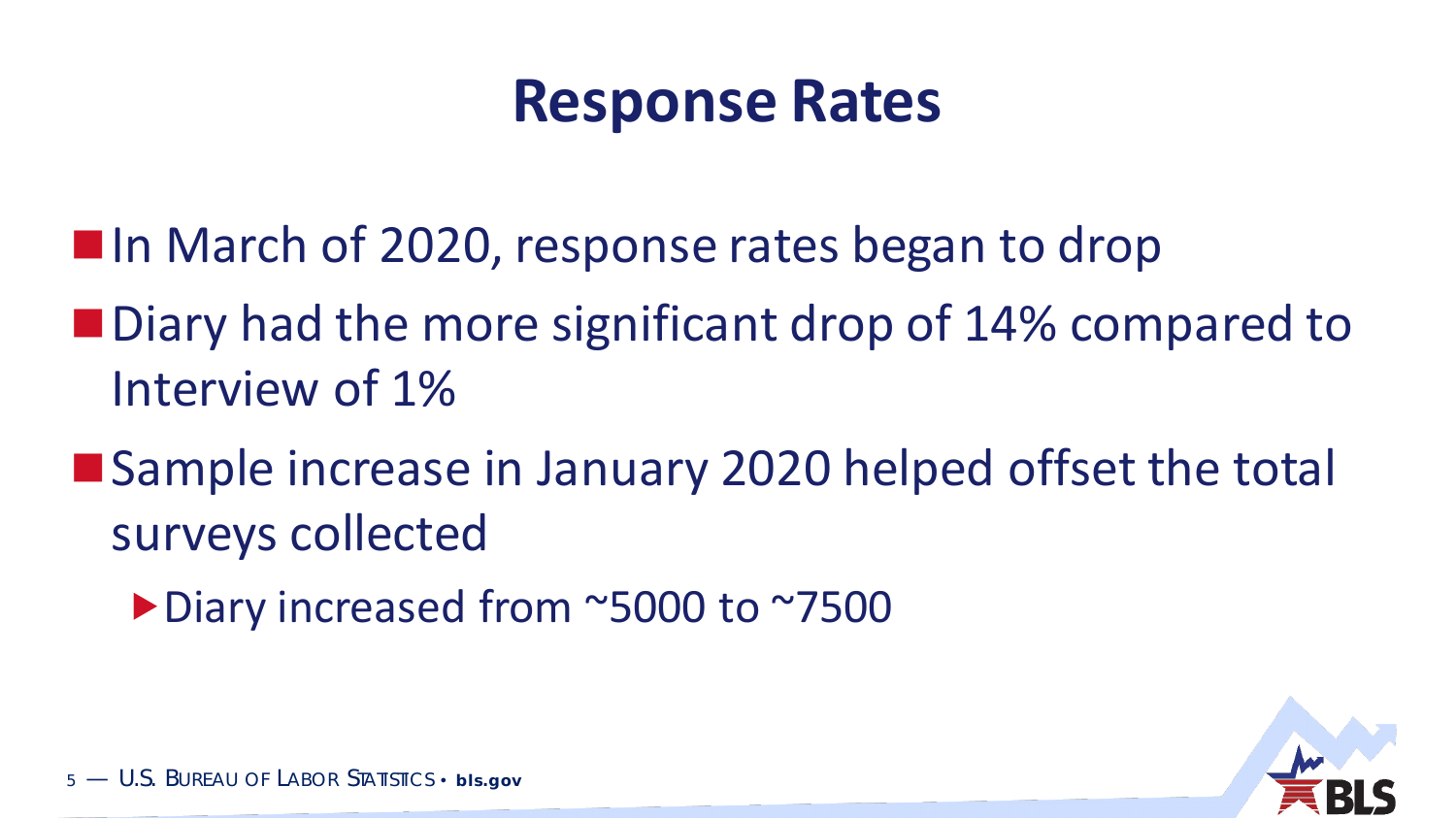### **Response Rates**

- **The U.S Census Bureau partnered with the Economic** Reimbursable Surveys Division (ERD) to use their research contact frame to supplement the CE surveys. Beginning with April 2020, phone numbers from the ERD contact frame were included.
- $\blacksquare$  The Diary sample increase as well as the ERD supplement helped support moderate gains in terms of sample size for both the Interview and Diary Surveys in quarters 3 and 4 of 2020.

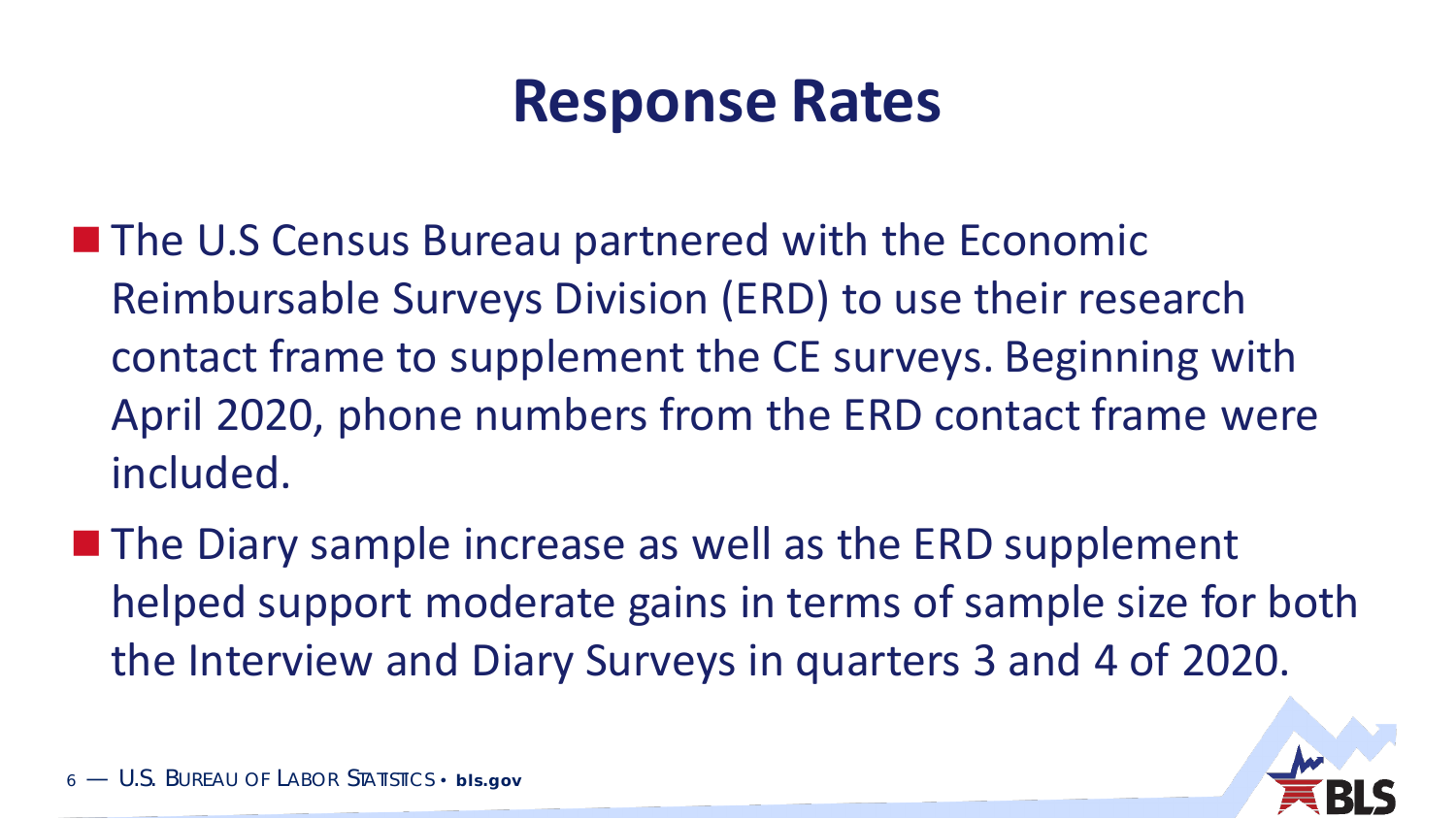### **Response Rates**

- Interview Survey response rate showed an increase of almost 10 percentage points from July to September 2020.
	- ▶ Response rates from September to December 2020 declined slightly, falling to 45.8 percent.
- Diary Survey response rates showed a similar uptick in response from April to September 2020, with response rates then falling slightly to 33.9 percent.

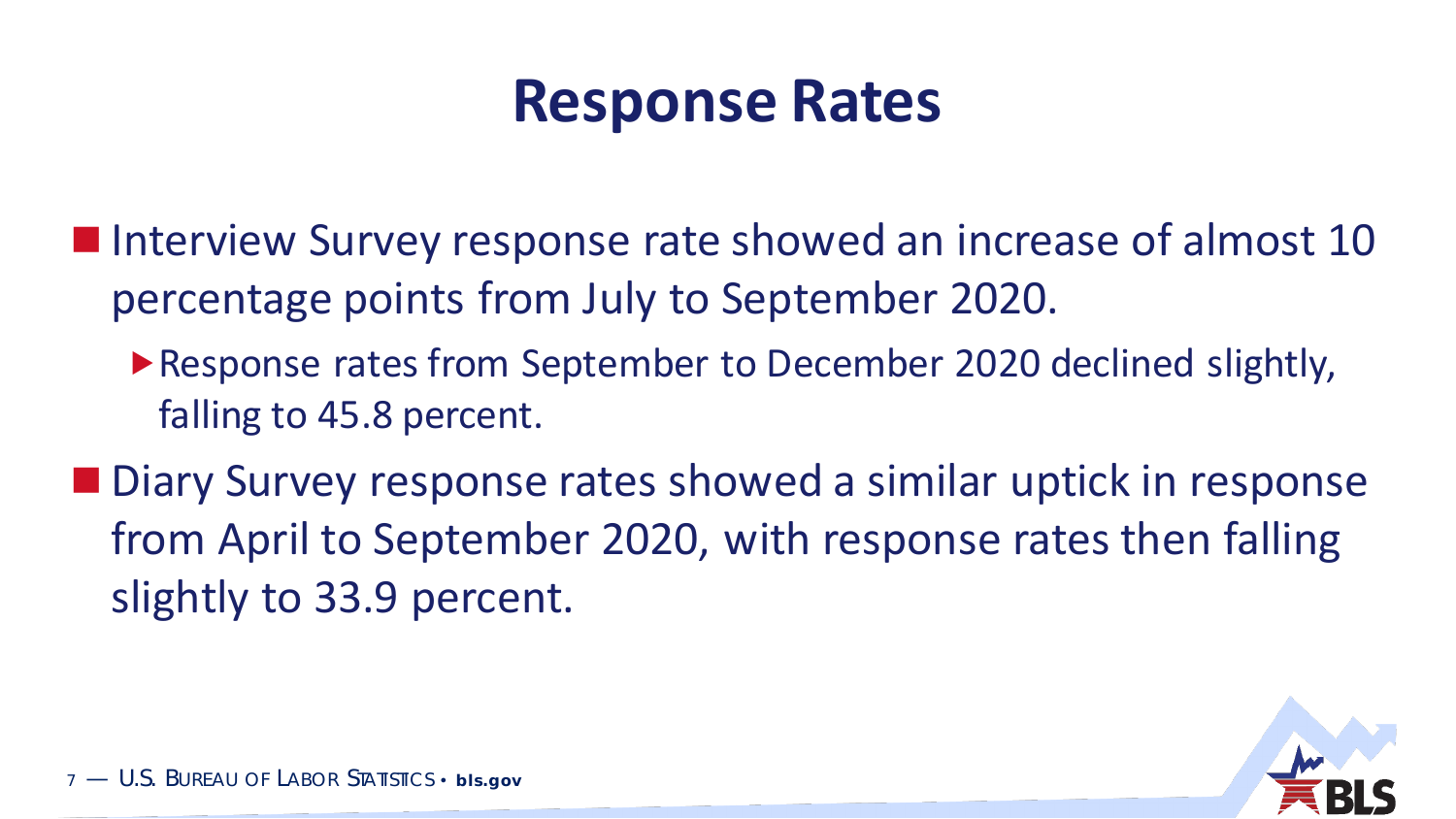### **Consumer Expenditure Surveys Monthly Estimation Response Rates (2019Q3 through 2020Q4 collection year)**

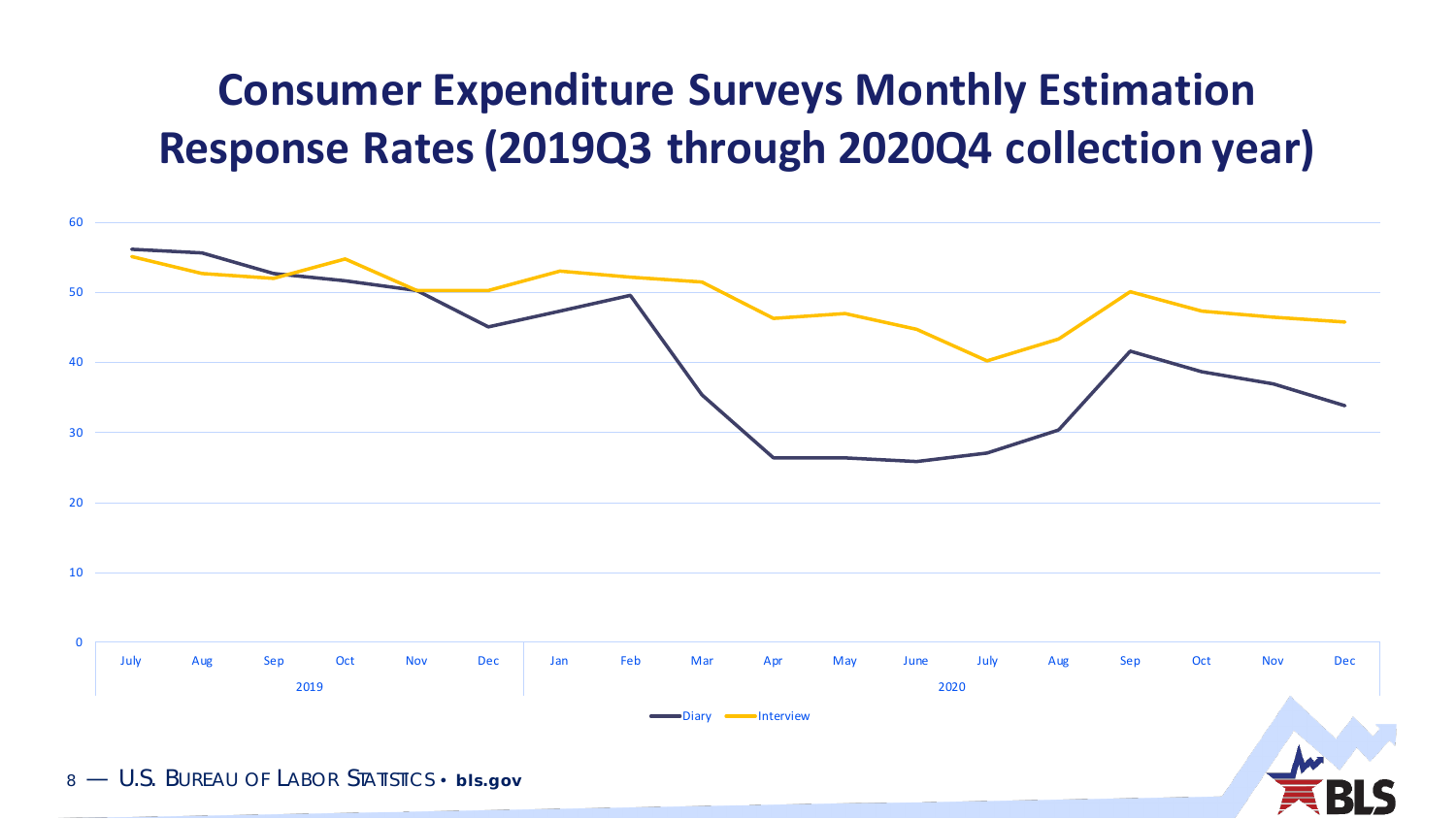### **Data Comparison – CE vs PCE**

- Interview and Diary Survey estimates from the 3<sup>rd</sup> quarter of 2019 through the 4<sup>th</sup> quarter of 2020 were compared with the Personal Consumption Expenditures estimate for the same period
	- ▶ Year over year percent changes showed similar trends
	- From  $1<sup>st</sup>$  quarter of 2020 through the  $2<sup>nd</sup>$  quarter, CE showed a larger over year percent change decrease than PCE
	- $\blacktriangleright$  However, the percent changes for the 3<sup>rd</sup> and 4<sup>th</sup> quarters of 2020 showed similar trends

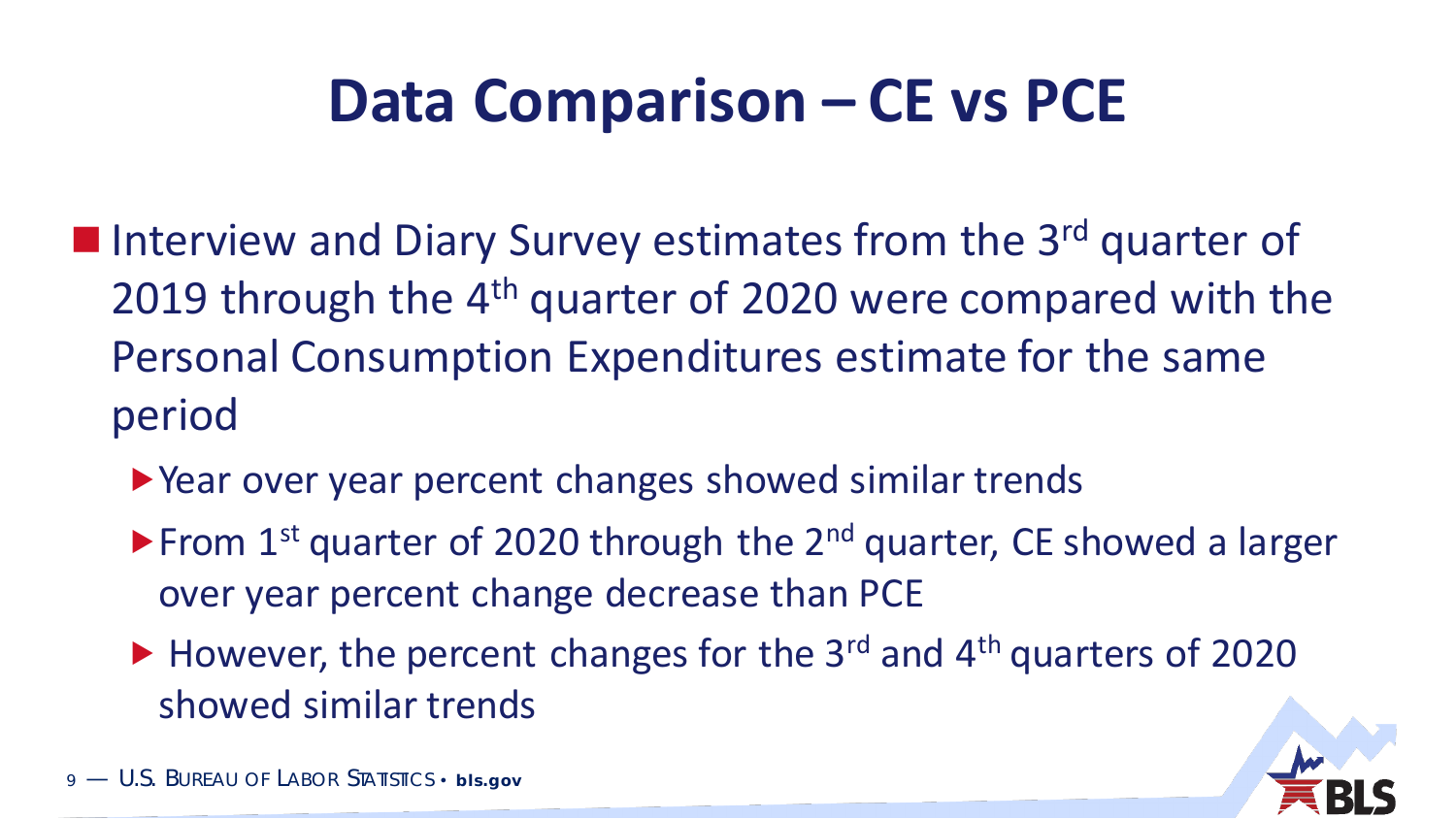Year-over-year percent change in quarterly expenditure aggregates, Consumer Expenditure Surveys and Personal Consumption Expenditures, 3rd quarter 2019 through 4th quarter 2020

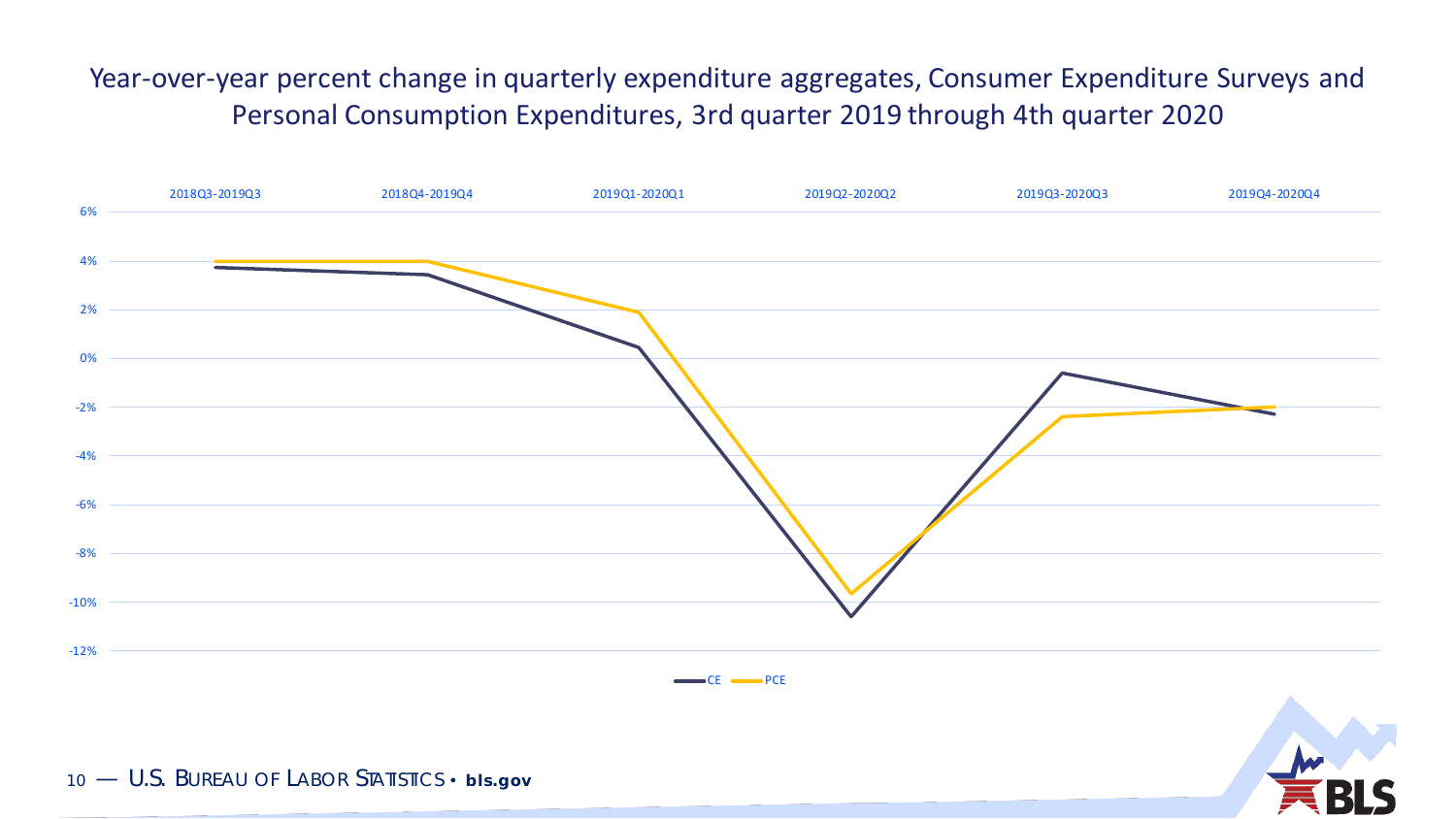### **Data Comparison – CE vs PCE**

■ CE compared aggregates that corresponded well with PCE ▶ Food and alcohol at home and away from home **Percent change in aggregates for away from home food and** alcohol expenditures in both the PCE and CE continued to show similar patterns, with CE continuing to show a more dramatic drop in spending

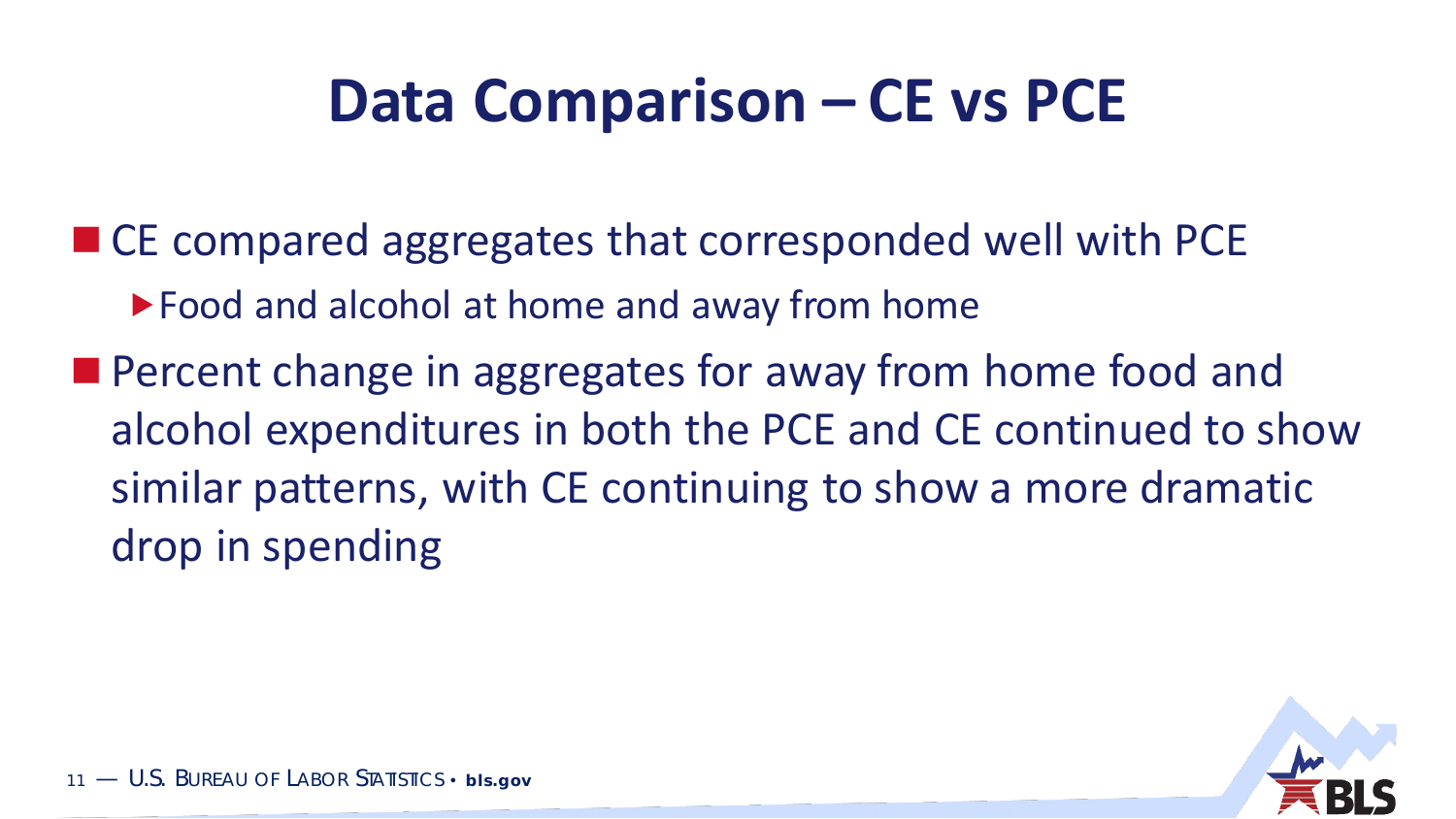### **Data Comparisons – CE vs PCE**

■ In quarters 3 and 4 of 2020, year-over-year percent change figures for at home spending in the CE were more closely aligned with PCE than it was in quarter 2 of 2020

■ CE expenditures dropped more than PCE for food away from home and alcohol away from home

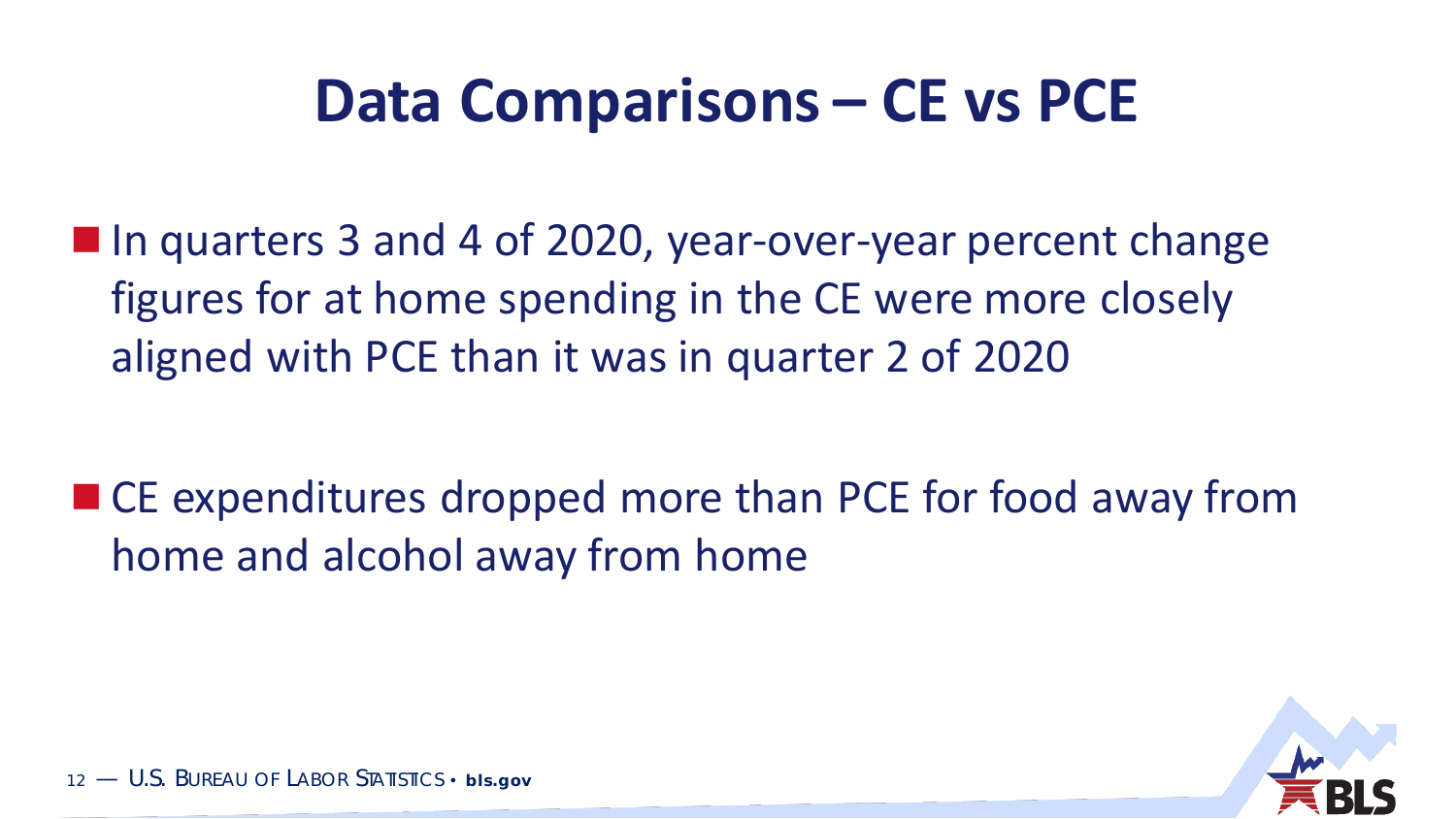#### Year-over-year percent change in quarterly expenditure aggregates, Consumer Expenditure Surveys and Personal Consumption Expenditures, 3rd quarter 2019 through 4th quarter 2020

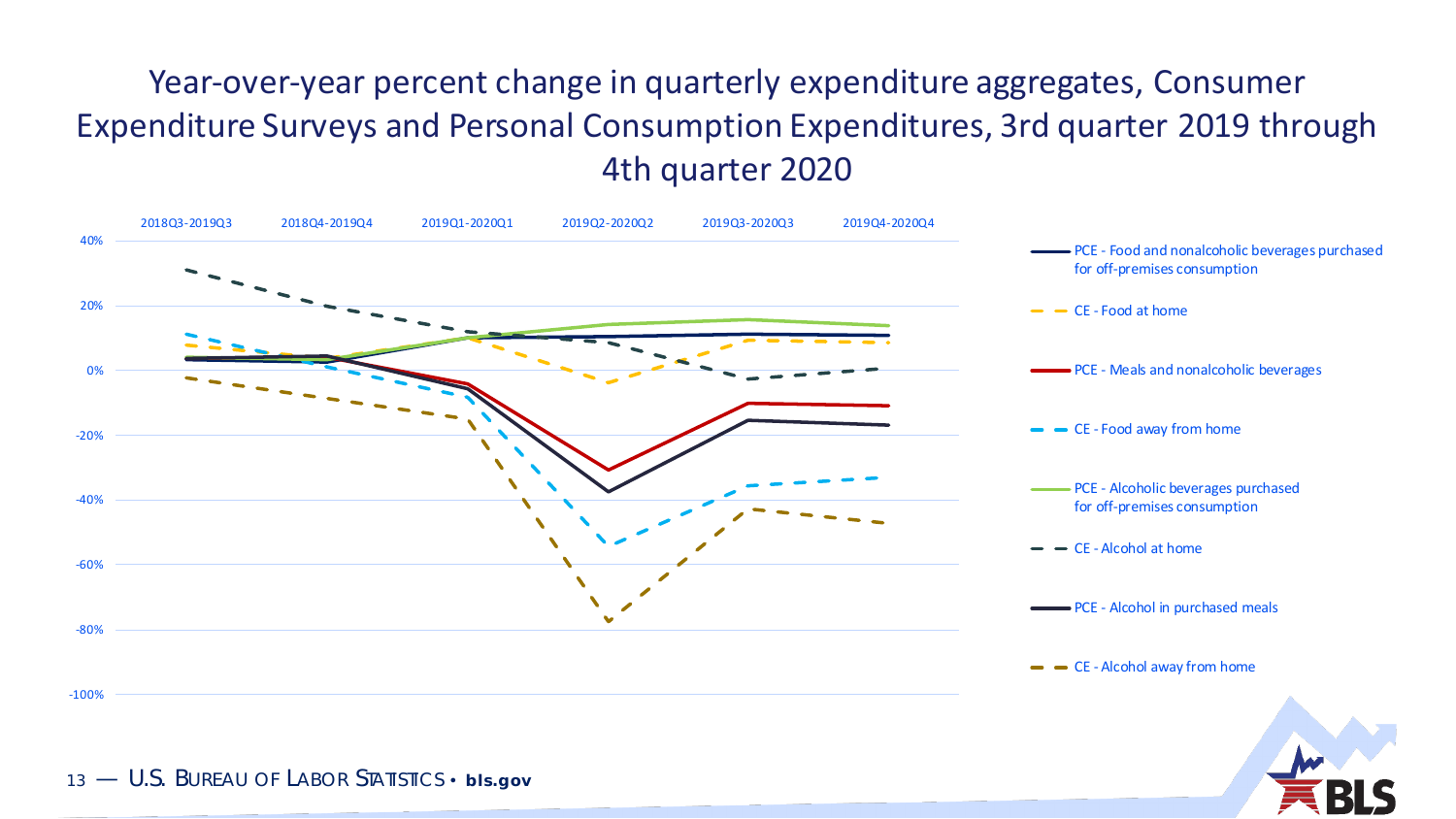### **Data Quality – Expenditure Mean Estimates**

■ 2020 Annual News Release showed several notable changes in major expenditure categories

■ Out of 14 major spending categories, only five showed an increase over the previous year's estimate

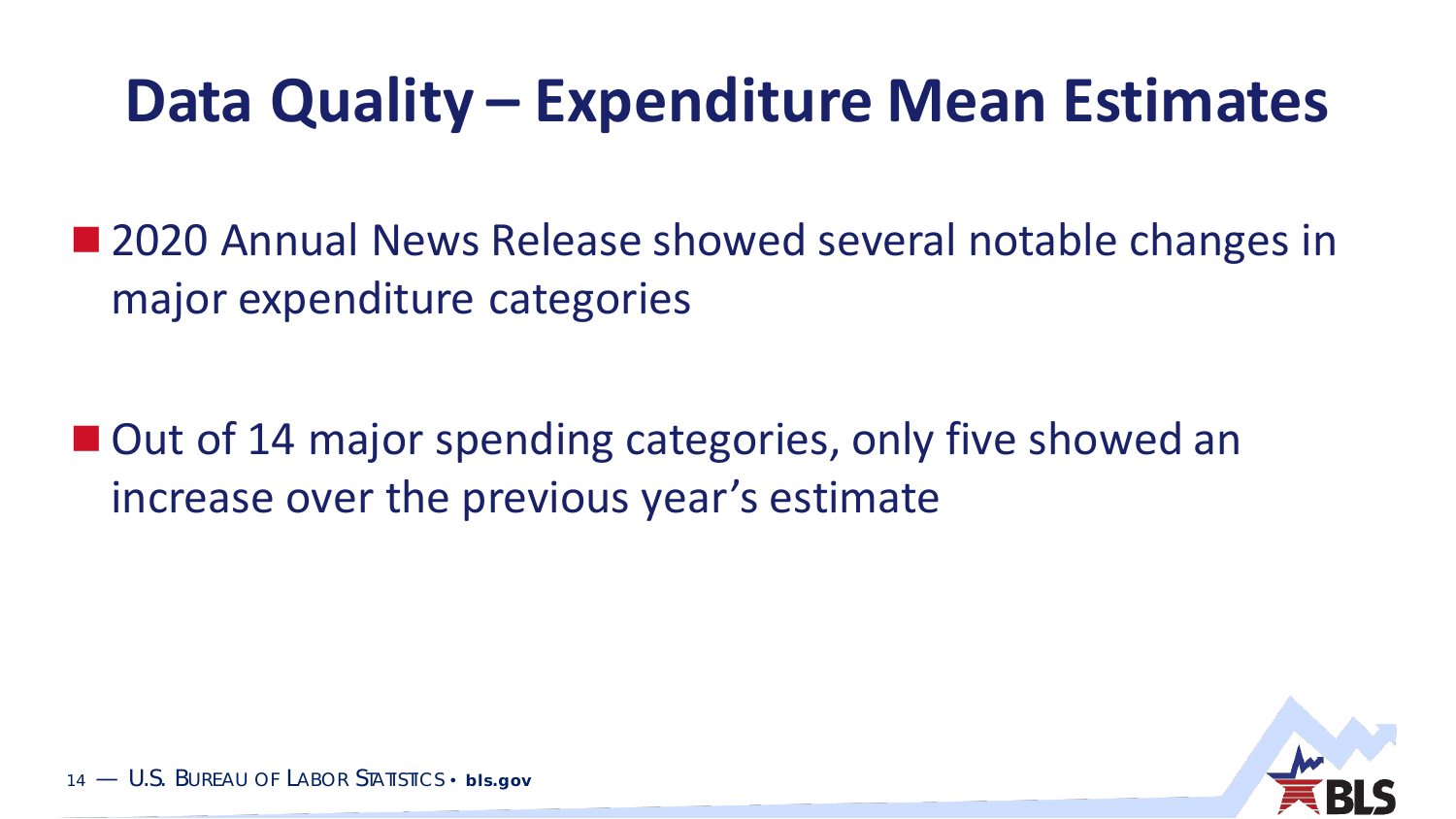### Year-over-year percent change in quarterly means, Consumer Expenditure Surveys, 3rd quarter 2019 through 4th quarter 2020

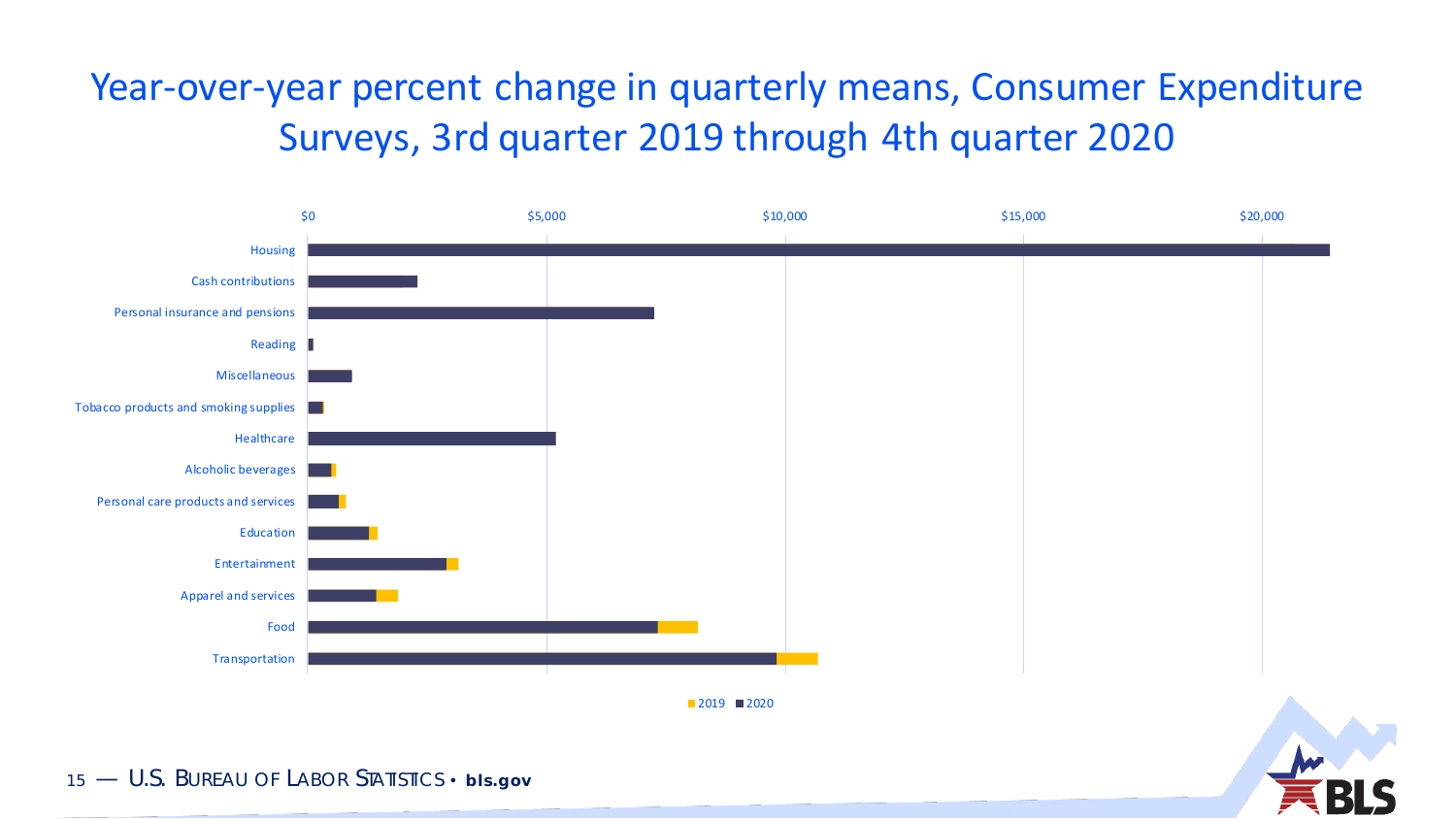# **Data Quality – Expenditure Means Estimates**

### ■ Largest drops in the following categories:

- ▶ Apparel and services
- Personal care products and services
- ▶ Alcoholic beverages
- **Food**
- **Food and alcoholic beverages declines were primarily associated** with away from home purchases
	- ▶ Food away from home: approximately 33 percent decrease
	- ▶ Alcohol away from home: approximately 44 percent decrease

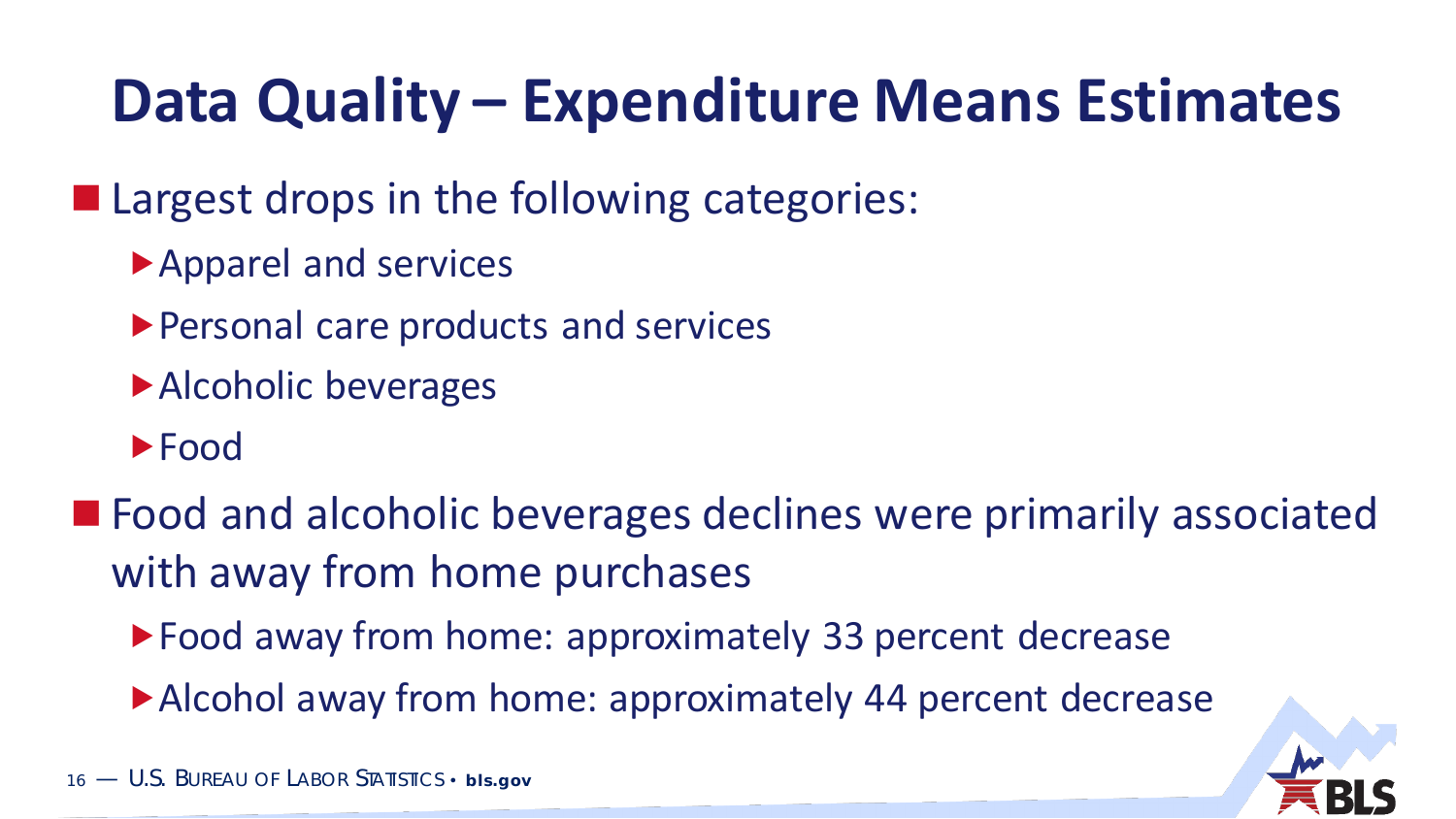### **Data Quality – Standard Errors**

- CE looked at year-over-year change in variance for 2020 compared to 2019
- Only two of the 14 major spending categories in 2020 had an increase in RSE (relative standard error) of greater than one percent
	- ▶ Education
	- Cash Contributions

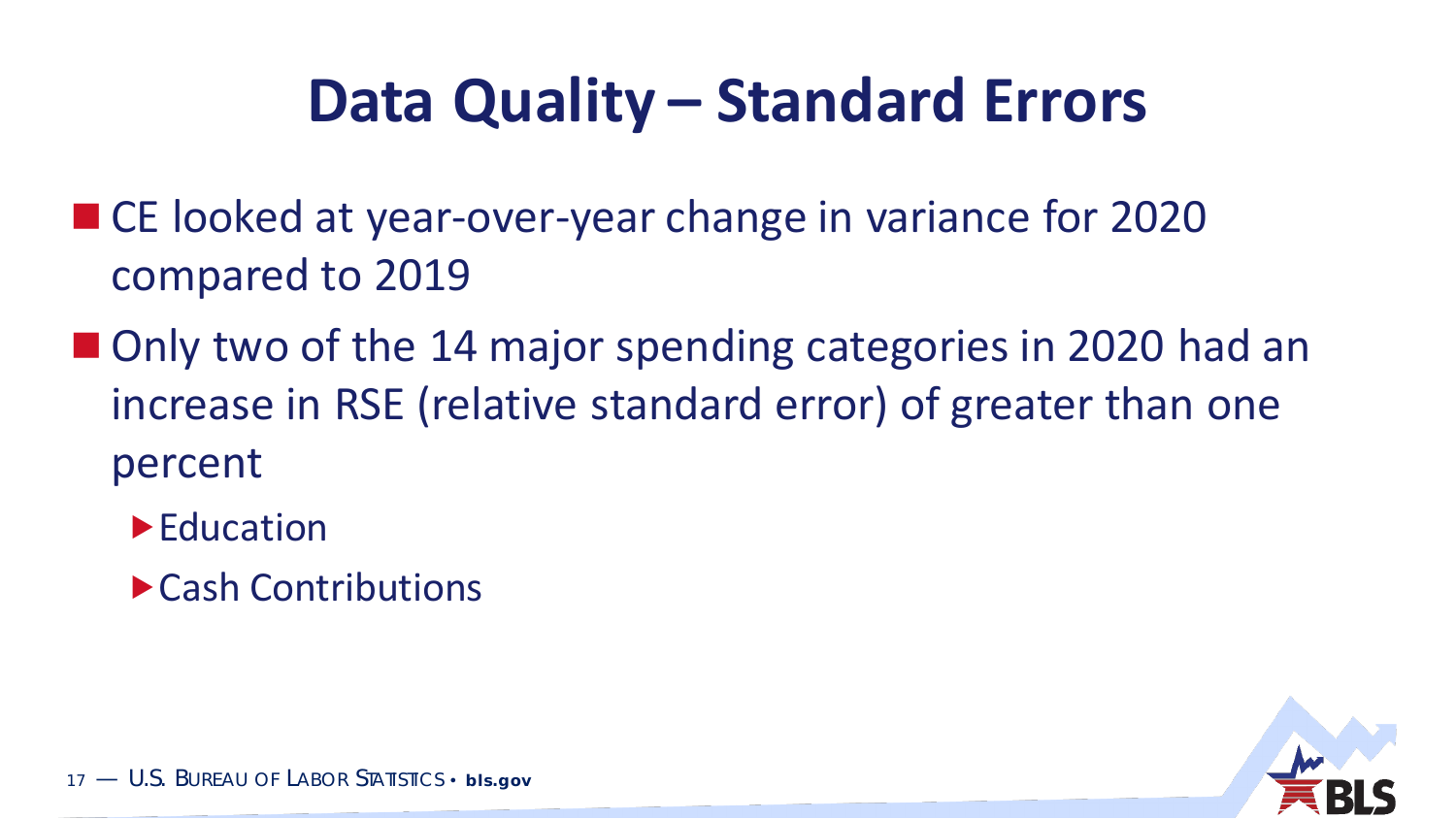### Year-over-year change in quarterly relative standard error, Consumer Expenditure Surveys, 3rd quarter 2019 through 4th quarter 2020



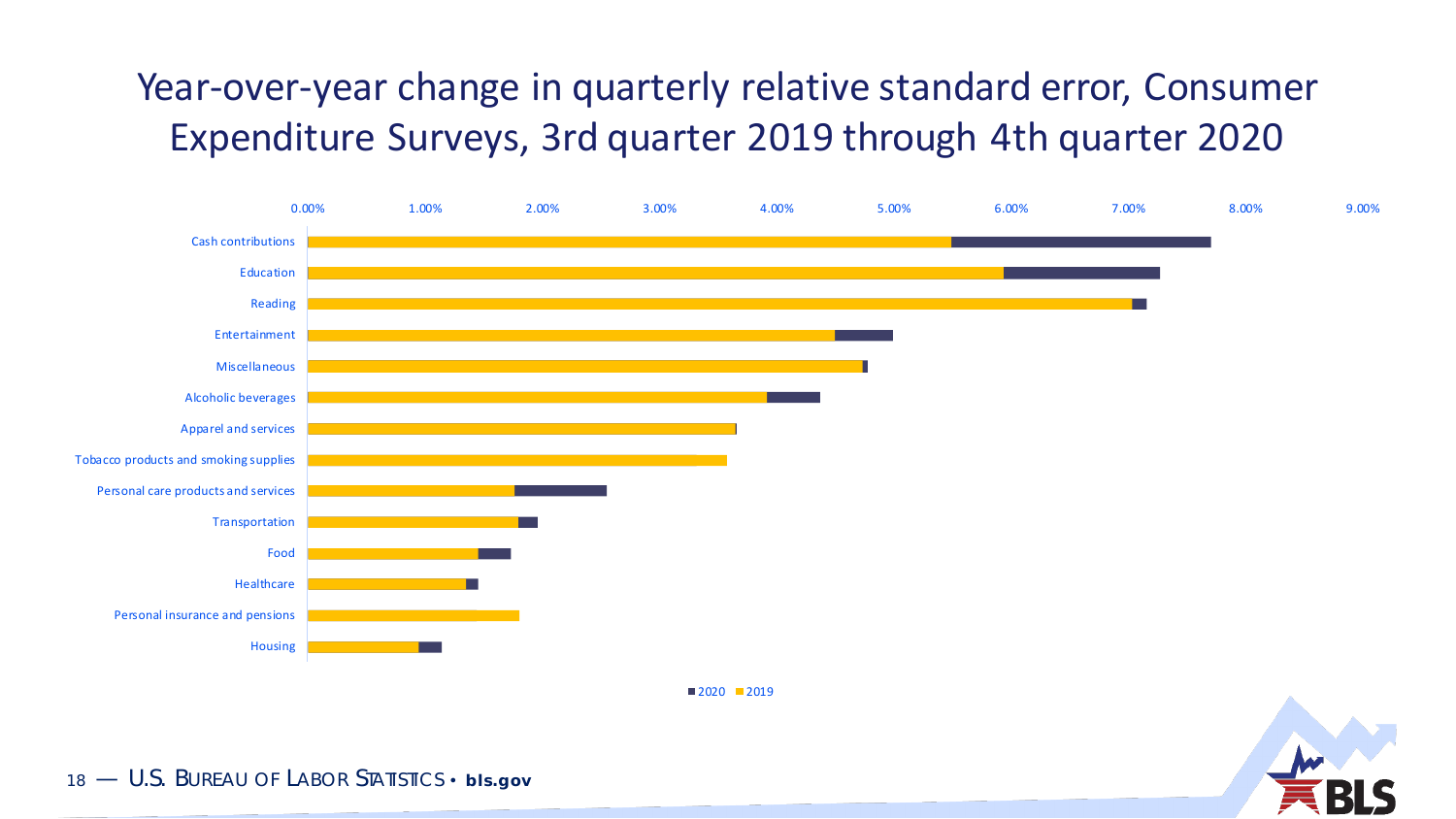## **Summary**

■ Food and alcohol spending away from home dropped more in CE than in the PCE in 2020

■ Nine major spending categories declined in 2020

- ▶ Drop in Apparel and services and Personal care products and services
- ▶ Drop in Food and Alcoholic beverages were associated with away from home purchases
- RSE increased over one percent in two out of 14 major spending categories in 2020

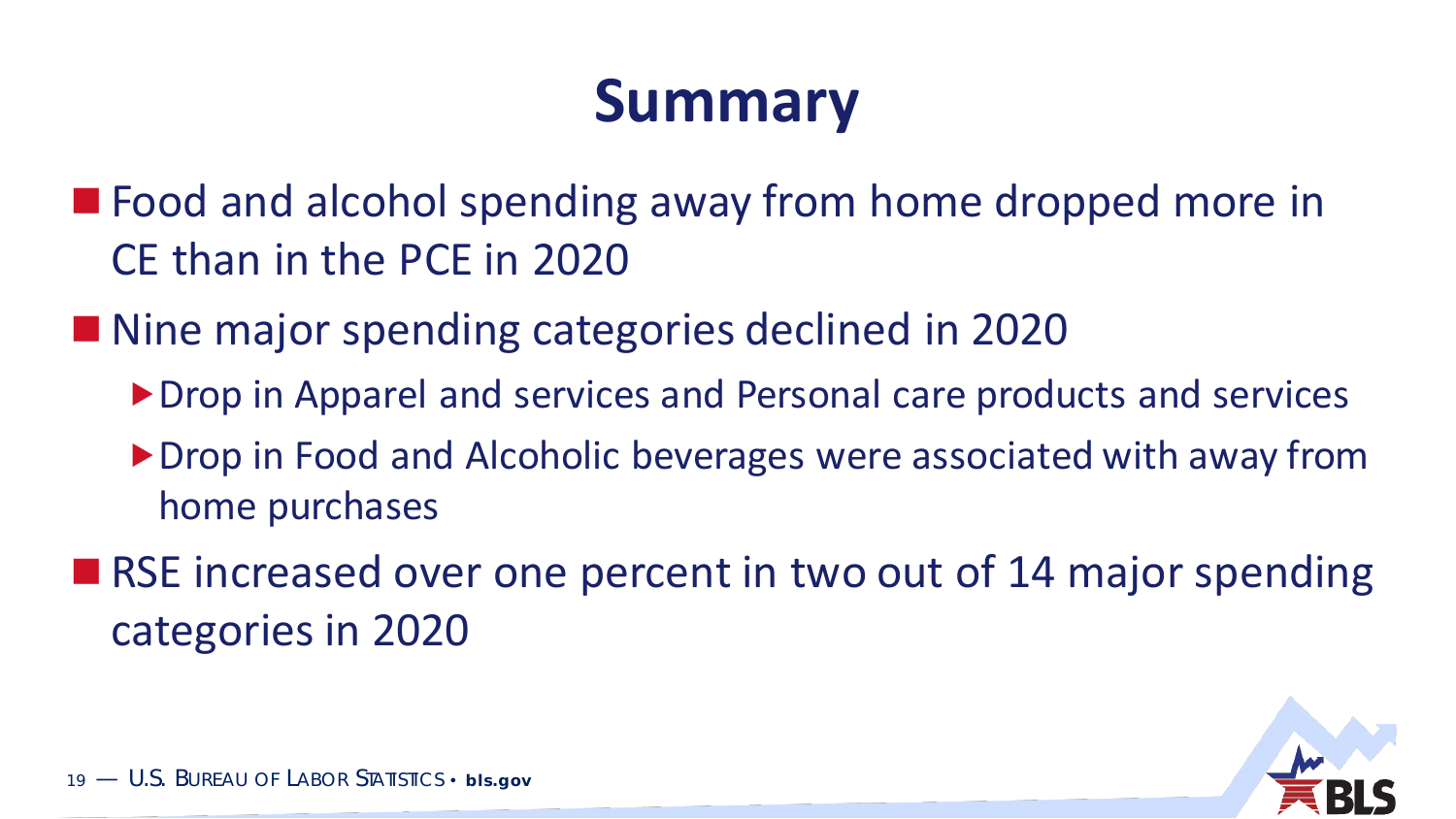### **Future Work**

■ The CE program will continue to analyze the impact of COVID-19 on the CE data and its products including the public use microdata files and tables